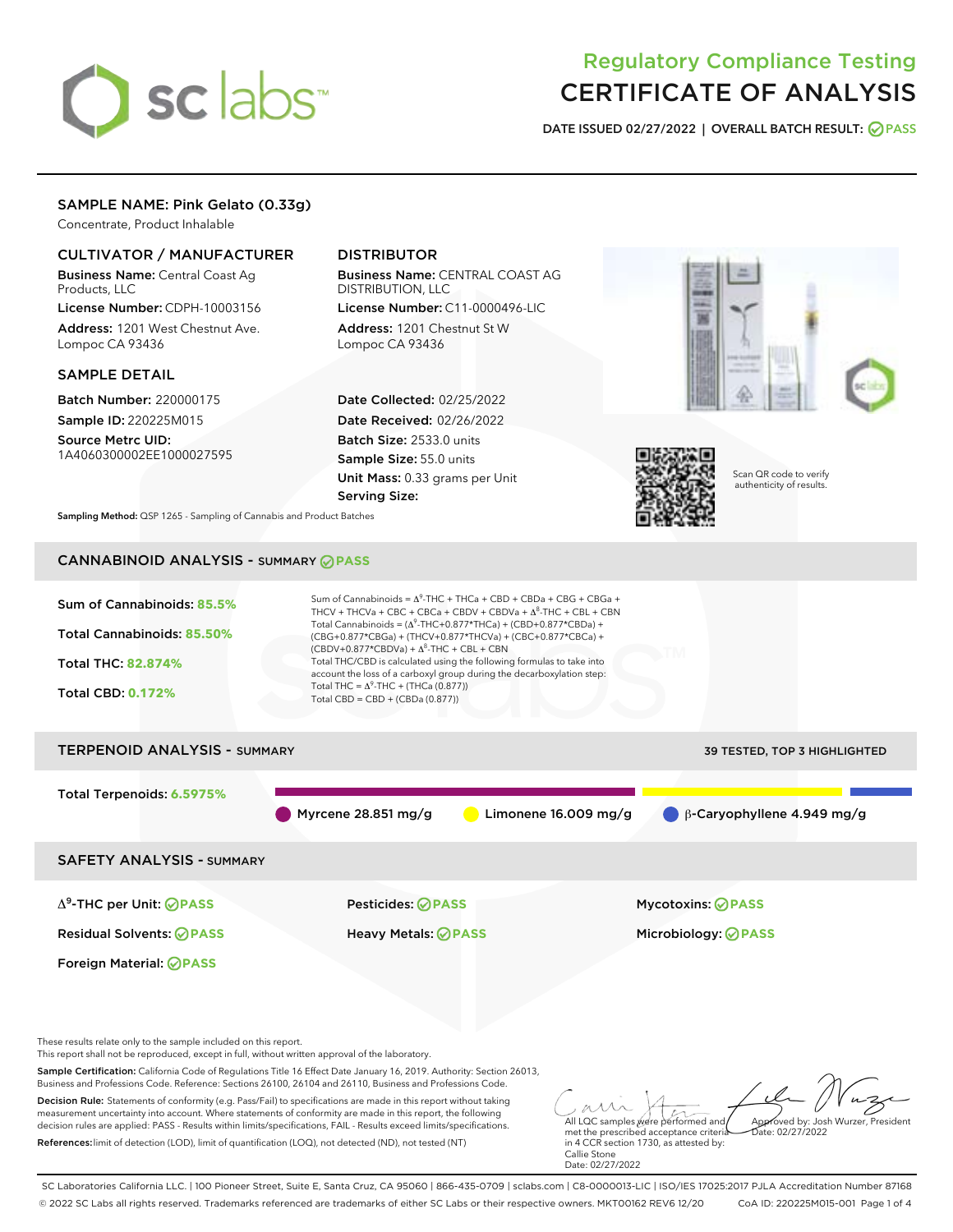



PINK GELATO (0.33G) | DATE ISSUED 02/27/2022 | OVERALL BATCH RESULT:  $\bigcirc$  PASS

# CANNABINOID TEST RESULTS - 02/26/2022 PASS

Tested by high-performance liquid chromatography with diode-array detection (HPLC-DAD). **Method:** QSP 1157 - Analysis of Cannabinoids by HPLC-DAD

#### TOTAL CANNABINOIDS: **85.50%**

Total Cannabinoids (Total THC) + (Total CBD) + (Total CBG) + (Total THCV) + (Total CBC) +  $(Total$  CBDV) +  $\Delta$ <sup>8</sup>-THC + CBL + CBN

TOTAL THC: **82.874%** Total THC (Δ<sup>9</sup> -THC+0.877\*THCa)

TOTAL CBD: **0.172%** Total CBD (CBD+0.877\*CBDa)

TOTAL CBG: 1.547% Total CBG (CBG+0.877\*CBGa)

TOTAL THCV: 0.48% Total THCV (THCV+0.877\*THCVa)

TOTAL CBC: ND Total CBC (CBC+0.877\*CBCa)

TOTAL CBDV: ND Total CBDV (CBDV+0.877\*CBDVa)

| <b>COMPOUND</b>  | LOD/LOQ<br>(mg/g)          | <b>MEASUREMENT</b><br><b>UNCERTAINTY</b><br>(mg/g) | <b>RESULT</b><br>(mg/g) | <b>RESULT</b><br>(%) |
|------------------|----------------------------|----------------------------------------------------|-------------------------|----------------------|
| $\Lambda^9$ -THC | 0.06/0.26                  | ±22.210                                            | 828.74                  | 82.874               |
| <b>CBG</b>       | 0.06/0.19                  | ±0.475                                             | 15.47                   | 1.547                |
| <b>THCV</b>      | 0.1/0.2                    | ±0.19                                              | 4.8                     | 0.48                 |
| <b>CBN</b>       | 0.1/0.3                    | ±0.14                                              | 2.8                     | 0.28                 |
| <b>CBD</b>       | 0.07/0.29                  | ±0.062                                             | 1.72                    | 0.172                |
| $\Delta^8$ -THC  | 0.1 / 0.4                  | ±0.09                                              | 1.5                     | 0.15                 |
| <b>THCa</b>      | 0.05/0.14                  | N/A                                                | <b>ND</b>               | <b>ND</b>            |
| <b>THCVa</b>     | 0.07 / 0.20                | N/A                                                | <b>ND</b>               | <b>ND</b>            |
| <b>CBDa</b>      | 0.02/0.19                  | N/A                                                | <b>ND</b>               | <b>ND</b>            |
| <b>CBDV</b>      | 0.04 / 0.15                | N/A                                                | <b>ND</b>               | <b>ND</b>            |
| <b>CBDVa</b>     | 0.03/0.53                  | N/A                                                | <b>ND</b>               | <b>ND</b>            |
| <b>CBGa</b>      | 0.1 / 0.2                  | N/A                                                | <b>ND</b>               | <b>ND</b>            |
| <b>CBL</b>       | 0.06 / 0.24                | N/A                                                | <b>ND</b>               | <b>ND</b>            |
| <b>CBC</b>       | 0.2 / 0.5                  | N/A                                                | <b>ND</b>               | <b>ND</b>            |
| <b>CBCa</b>      | 0.07/0.28                  | N/A                                                | <b>ND</b>               | <b>ND</b>            |
|                  | <b>SUM OF CANNABINOIDS</b> |                                                    | 855.0 mg/g              | 85.5%                |

#### **UNIT MASS: 0.33 grams per Unit**

| $\Delta^9$ -THC per Unit               | 1100 per-package limit | 273.48 mg/unit | <b>PASS</b> |
|----------------------------------------|------------------------|----------------|-------------|
| <b>Total THC per Unit</b>              |                        | 273.48 mg/unit |             |
| <b>CBD per Unit</b>                    |                        | $0.57$ mg/unit |             |
| <b>Total CBD per Unit</b>              |                        | $0.57$ mg/unit |             |
| <b>Sum of Cannabinoids</b><br>per Unit |                        | 282.2 mg/unit  |             |
| <b>Total Cannabinoids</b><br>per Unit  |                        | 282.2 mg/unit  |             |

| <b>COMPOUND</b>         | LOD/LOQ<br>(mg/g) | いしいしい<br><b>UNCERTAINTY</b><br>(mg/g) | <b>RESULT</b><br>(mg/g)                          | <b>RESULT</b><br>(%) |
|-------------------------|-------------------|---------------------------------------|--------------------------------------------------|----------------------|
| <b>Myrcene</b>          | 0.008 / 0.025     | ±0.2885                               | 28.851                                           | 2.8851               |
| Limonene                | 0.005 / 0.016     | ±0.1777                               | 16.009                                           | 1.6009               |
| β-Caryophyllene         | 0.004 / 0.012     | ±0.1371                               | 4.949                                            | 0.4949               |
| <b>B-Ocimene</b>        | 0.006 / 0.020     | ±0.1125                               | 4.500                                            | 0.4500               |
| β-Pinene                | 0.004 / 0.014     | ±0.0229                               | 2.571                                            | 0.2571               |
| $\alpha$ -Pinene        | 0.005 / 0.017     | ±0.0163                               | 2.427                                            | 0.2427               |
| Linalool                | 0.009 / 0.032     | ±0.0593                               | 2.002                                            | 0.2002               |
| $\alpha$ -Humulene      | 0.009 / 0.029     | ±0.0316                               | 1.264                                            | 0.1264               |
| Fenchol                 | 0.010 / 0.034     | ±0.0225                               | 0.748                                            | 0.0748               |
| <b>Terpinolene</b>      | 0.008 / 0.026     | ±0.0099                               | 0.621                                            | 0.0621               |
| Terpineol               | 0.009 / 0.031     | ±0.0272                               | 0.569                                            | 0.0569               |
| trans-β-Farnesene       | 0.008 / 0.025     | ±0.0107                               | 0.386                                            | 0.0386               |
| Camphene                | 0.005 / 0.015     | ±0.0027                               | 0.305                                            | 0.0305               |
| Fenchone                | 0.009 / 0.028     | ±0.0034                               | 0.151                                            | 0.0151               |
| <b>Borneol</b>          | 0.005 / 0.016     | ±0.0048                               | 0.148                                            | 0.0148               |
| Guaiol                  | 0.009 / 0.030     | ±0.0038                               | 0.103                                            | 0.0103               |
| <b>Nerolidol</b>        | 0.006 / 0.019     | ±0.0037                               | 0.076                                            | 0.0076               |
| Valencene               | 0.009 / 0.030     | ±0.0039                               | 0.072                                            | 0.0072               |
| $\alpha$ -Bisabolol     | 0.008 / 0.026     | ±0.0025                               | 0.061                                            | 0.0061               |
| Citronellol             | 0.003 / 0.010     | ±0.0016                               | 0.041                                            | 0.0041               |
| $\gamma$ -Terpinene     | 0.006 / 0.018     | ±0.0005                               | 0.037                                            | 0.0037               |
| $\alpha$ -Terpinene     | 0.005 / 0.017     | ±0.0003                               | 0.026                                            | 0.0026               |
| Geraniol                | 0.002 / 0.007     | ±0.0008                               | 0.024                                            | 0.0024               |
| $\alpha$ -Phellandrene  | 0.006 / 0.020     | ±0.0002                               | 0.023                                            | 0.0023               |
| Nerol                   | 0.003 / 0.011     | ±0.0004                               | 0.011                                            | 0.0011               |
| Sabinene                | 0.004 / 0.014     | N/A                                   | $<$ LOQ                                          | <loq< th=""></loq<>  |
| $\Delta^3$ -Carene      | 0.005 / 0.018     | N/A                                   | <loq< th=""><th><loq< th=""></loq<></th></loq<>  | <loq< th=""></loq<>  |
| p-Cymene                | 0.005 / 0.016     | N/A                                   | <loq< th=""><th><math>&lt;</math>LOQ</th></loq<> | $<$ LOQ              |
| Eucalyptol              | 0.006 / 0.018     | N/A                                   | 100                                              | $<$ LOQ              |
| Sabinene Hydrate        | 0.006 / 0.022     | N/A                                   | $<$ LOQ                                          | <loq< th=""></loq<>  |
| Caryophyllene<br>Oxide  | 0.010 / 0.033     | N/A                                   | <loq< th=""><th><loq< th=""></loq<></th></loq<>  | <loq< th=""></loq<>  |
| Isopulegol              | 0.005 / 0.016     | N/A                                   | ND                                               | ND                   |
| Camphor                 | 0.006 / 0.019     | N/A                                   | ND                                               | ND                   |
| Isoborneol              | 0.004 / 0.012     | N/A                                   | ND                                               | ND                   |
| Menthol                 | 0.008 / 0.025     | N/A                                   | ND                                               | ND                   |
| Pulegone                | 0.003 / 0.011     | N/A                                   | ND                                               | ND                   |
| <b>Geranyl Acetate</b>  | 0.004 / 0.014     | N/A                                   | ND                                               | ND                   |
| $\alpha$ -Cedrene       | 0.005 / 0.016     | N/A                                   | ND                                               | ND                   |
| Cedrol                  | 0.008 / 0.027     | N/A                                   | ND                                               | ND                   |
| <b>TOTAL TERPENOIDS</b> |                   |                                       | 65.975 mg/g                                      | 6.5975%              |

SC Laboratories California LLC. | 100 Pioneer Street, Suite E, Santa Cruz, CA 95060 | 866-435-0709 | sclabs.com | C8-0000013-LIC | ISO/IES 17025:2017 PJLA Accreditation Number 87168 © 2022 SC Labs all rights reserved. Trademarks referenced are trademarks of either SC Labs or their respective owners. MKT00162 REV6 12/20 CoA ID: 220225M015-001 Page 2 of 4

# TERPENOID TEST RESULTS - 02/27/2022

Terpene analysis utilizing gas chromatography-flame ionization detection (GC-FID). **Method:** QSP 1192 - Analysis of Terpenoids by GC-FID

MEACUREMENT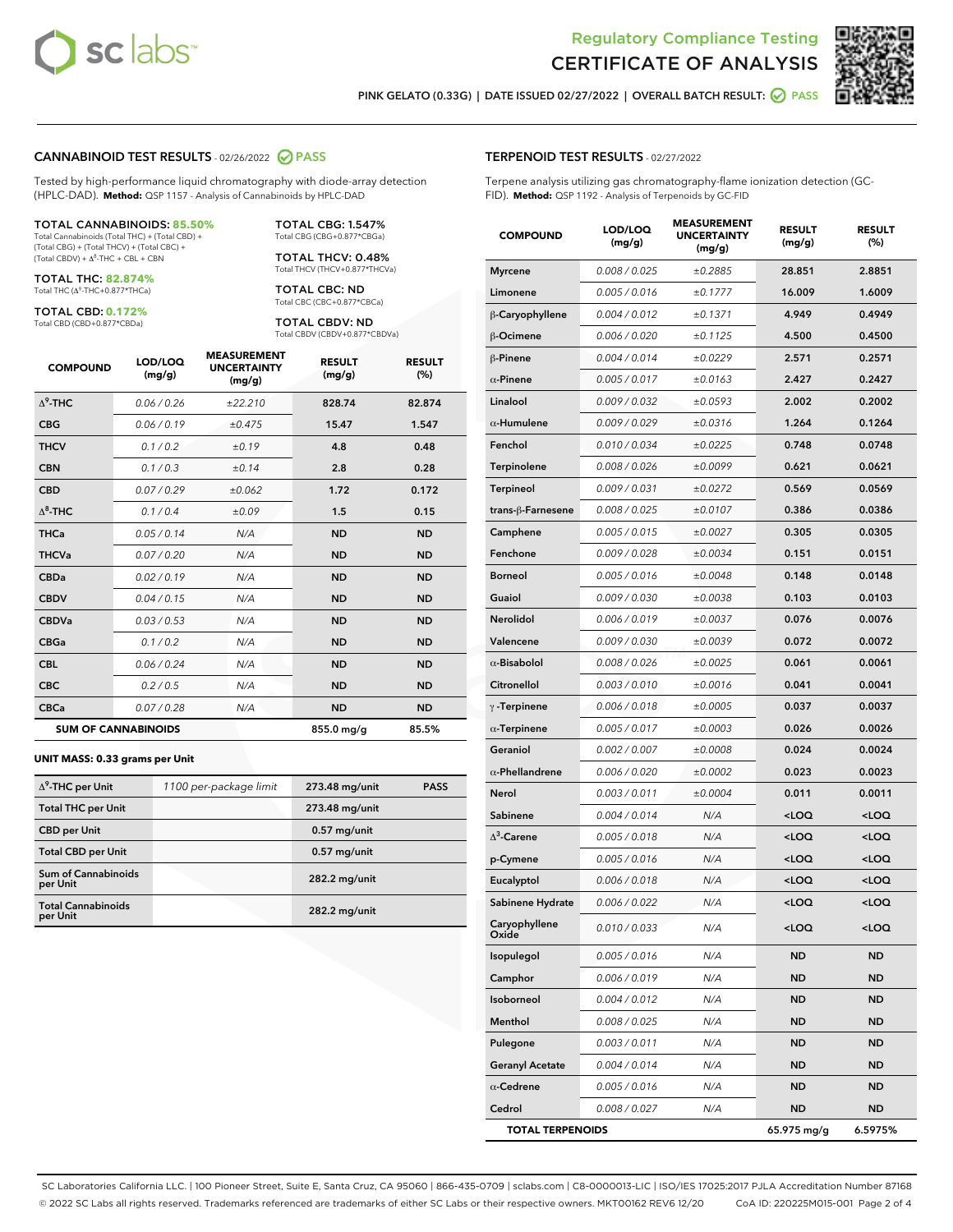



PINK GELATO (0.33G) | DATE ISSUED 02/27/2022 | OVERALL BATCH RESULT:  $\bigcirc$  PASS

# CATEGORY 1 PESTICIDE TEST RESULTS - 02/27/2022 2 PASS

Pesticide and plant growth regulator analysis utilizing high-performance liquid chromatography-mass spectrometry (HPLC-MS) or gas chromatography-mass spectrometry (GC-MS). \*GC-MS utilized where indicated. **Method:** QSP 1212 - Analysis of Pesticides and Mycotoxins by LC-MS or QSP 1213 - Analysis of Pesticides by GC-MS

| <b>COMPOUND</b>             | LOD/LOQ<br>$(\mu g/g)$ | <b>ACTION</b><br><b>LIMIT</b><br>$(\mu g/g)$ | <b>MEASUREMENT</b><br><b>UNCERTAINTY</b><br>$(\mu g/g)$ | <b>RESULT</b><br>$(\mu g/g)$ | <b>RESULT</b> |
|-----------------------------|------------------------|----------------------------------------------|---------------------------------------------------------|------------------------------|---------------|
| Aldicarb                    | 0.03 / 0.08            | $\ge$ LOD                                    | N/A                                                     | <b>ND</b>                    | <b>PASS</b>   |
| Carbofuran                  | 0.02 / 0.05            | $\ge$ LOD                                    | N/A                                                     | <b>ND</b>                    | <b>PASS</b>   |
| Chlordane*                  | 0.03 / 0.08            | $\ge$ LOD                                    | N/A                                                     | <b>ND</b>                    | <b>PASS</b>   |
| Chlorfenapyr*               | 0.03/0.10              | $\ge$ LOD                                    | N/A                                                     | <b>ND</b>                    | <b>PASS</b>   |
| Chlorpyrifos                | 0.02/0.06              | $\ge$ LOD                                    | N/A                                                     | <b>ND</b>                    | <b>PASS</b>   |
| Coumaphos                   | 0.02 / 0.07            | $\geq$ LOD                                   | N/A                                                     | <b>ND</b>                    | <b>PASS</b>   |
| Daminozide                  | 0.02 / 0.07            | $>$ LOD                                      | N/A                                                     | <b>ND</b>                    | <b>PASS</b>   |
| <b>Dichlorvos</b><br>(DDVP) | 0.03/0.09              | $\ge$ LOD                                    | N/A                                                     | <b>ND</b>                    | <b>PASS</b>   |
| Dimethoate                  | 0.03/0.08              | $>$ LOD                                      | N/A                                                     | <b>ND</b>                    | <b>PASS</b>   |
| Ethoprophos                 | 0.03/0.10              | $\ge$ LOD                                    | N/A                                                     | <b>ND</b>                    | <b>PASS</b>   |
| Etofenprox                  | 0.02 / 0.06            | $\geq$ LOD                                   | N/A                                                     | <b>ND</b>                    | <b>PASS</b>   |
| Fenoxycarb                  | 0.03/0.08              | $>$ LOD                                      | N/A                                                     | <b>ND</b>                    | <b>PASS</b>   |
| Fipronil                    | 0.03 / 0.08            | $\ge$ LOD                                    | N/A                                                     | <b>ND</b>                    | <b>PASS</b>   |
| Imazalil                    | 0.02 / 0.06            | $>$ LOD                                      | N/A                                                     | <b>ND</b>                    | <b>PASS</b>   |
| <b>Methiocarb</b>           | 0.02 / 0.07            | $\ge$ LOD                                    | N/A                                                     | <b>ND</b>                    | <b>PASS</b>   |
| Parathion-methyl            | 0.03/0.10              | $\geq$ LOD                                   | N/A                                                     | <b>ND</b>                    | <b>PASS</b>   |
| <b>Mevinphos</b>            | 0.03/0.09              | $\ge$ LOD                                    | N/A                                                     | <b>ND</b>                    | <b>PASS</b>   |
| Paclobutrazol               | 0.02 / 0.05            | $\ge$ LOD                                    | N/A                                                     | <b>ND</b>                    | <b>PASS</b>   |
| Propoxur                    | 0.03/0.09              | $\ge$ LOD                                    | N/A                                                     | <b>ND</b>                    | <b>PASS</b>   |
| Spiroxamine                 | 0.03 / 0.08            | $\ge$ LOD                                    | N/A                                                     | <b>ND</b>                    | <b>PASS</b>   |
| Thiacloprid                 | 0.03/0.10              | $>$ LOD                                      | N/A                                                     | <b>ND</b>                    | <b>PASS</b>   |

## CATEGORY 2 PESTICIDE TEST RESULTS - 02/27/2022 @ PASS

| <b>COMPOUND</b>          | LOD/LOO<br>$(\mu g/g)$ | <b>ACTION</b><br>LIMIT<br>$(\mu g/g)$ | <b>MEASUREMENT</b><br><b>UNCERTAINTY</b><br>$(\mu g/g)$ | <b>RESULT</b><br>$(\mu g/g)$ | <b>RESULT</b> |  |
|--------------------------|------------------------|---------------------------------------|---------------------------------------------------------|------------------------------|---------------|--|
| Abamectin                | 0.03/0.10              | 0.1                                   | N/A                                                     | <b>ND</b>                    | <b>PASS</b>   |  |
| Acephate                 | 0.02/0.07              | 0.1                                   | N/A                                                     | <b>ND</b>                    | <b>PASS</b>   |  |
| Acequinocyl              | 0.02 / 0.07            | 0.1                                   | N/A                                                     | <b>ND</b>                    | <b>PASS</b>   |  |
| Acetamiprid              | 0.02/0.05              | 0.1                                   | N/A                                                     | <b>ND</b>                    | <b>PASS</b>   |  |
| Azoxystrobin             | 0.02/0.07              | 0.1                                   | N/A                                                     | <b>ND</b>                    | <b>PASS</b>   |  |
| <b>Bifenazate</b>        | 0.01/0.04              | 0.1                                   | N/A                                                     | <b>ND</b>                    | <b>PASS</b>   |  |
| <b>Bifenthrin</b>        | 0.02 / 0.05            | 3                                     | N/A                                                     | <b>ND</b>                    | <b>PASS</b>   |  |
| <b>Boscalid</b>          | 0.03/0.09              | 0.1                                   | N/A                                                     | <b>ND</b>                    | <b>PASS</b>   |  |
| Captan                   | 0.19/0.57              | 0.7                                   | N/A                                                     | <b>ND</b>                    | <b>PASS</b>   |  |
| Carbaryl                 | 0.02/0.06              | 0.5                                   | N/A                                                     | <b>ND</b>                    | <b>PASS</b>   |  |
| Chlorantranilip-<br>role | 0.04/0.12              | 10                                    | N/A                                                     | <b>ND</b>                    | <b>PASS</b>   |  |
| Clofentezine             | 0.03/0.09              | 0.1                                   | N/A                                                     | <b>ND</b>                    | <b>PASS</b>   |  |

| <b>COMPOUND</b>               | LOD/LOQ<br>(µg/g) | <b>ACTION</b><br>LIMIT<br>$(\mu g/g)$ | <b>MEASUREMENT</b><br><b>UNCERTAINTY</b><br>$(\mu g/g)$ | <b>RESULT</b><br>(µg/g) | <b>RESULT</b> |
|-------------------------------|-------------------|---------------------------------------|---------------------------------------------------------|-------------------------|---------------|
| Cyfluthrin                    | 0.12 / 0.38       | $\overline{c}$                        | N/A                                                     | <b>ND</b>               | <b>PASS</b>   |
| Cypermethrin                  | 0.11 / 0.32       | 1                                     | N/A                                                     | <b>ND</b>               | <b>PASS</b>   |
| <b>Diazinon</b>               | 0.02 / 0.05       | 0.1                                   | N/A                                                     | <b>ND</b>               | <b>PASS</b>   |
| Dimethomorph                  | 0.03 / 0.09       | $\overline{2}$                        | N/A                                                     | <b>ND</b>               | <b>PASS</b>   |
| Etoxazole                     | 0.02 / 0.06       | 0.1                                   | N/A                                                     | <b>ND</b>               | <b>PASS</b>   |
| Fenhexamid                    | 0.03 / 0.09       | 0.1                                   | N/A                                                     | <b>ND</b>               | <b>PASS</b>   |
| Fenpyroximate                 | 0.02 / 0.06       | 0.1                                   | N/A                                                     | <b>ND</b>               | <b>PASS</b>   |
| <b>Flonicamid</b>             | 0.03 / 0.10       | 0.1                                   | N/A                                                     | <b>ND</b>               | <b>PASS</b>   |
| Fludioxonil                   | 0.03 / 0.10       | 0.1                                   | N/A                                                     | <b>ND</b>               | <b>PASS</b>   |
| Hexythiazox                   | 0.02 / 0.07       | 0.1                                   | N/A                                                     | <b>ND</b>               | <b>PASS</b>   |
| Imidacloprid                  | 0.04 / 0.11       | 5                                     | N/A                                                     | <b>ND</b>               | <b>PASS</b>   |
| Kresoxim-methyl               | 0.02 / 0.07       | 0.1                                   | N/A                                                     | <b>ND</b>               | <b>PASS</b>   |
| Malathion                     | 0.03 / 0.09       | 0.5                                   | N/A                                                     | <b>ND</b>               | <b>PASS</b>   |
| Metalaxyl                     | 0.02 / 0.07       | $\overline{c}$                        | N/A                                                     | <b>ND</b>               | <b>PASS</b>   |
| Methomyl                      | 0.03 / 0.10       | $\mathcal{I}$                         | N/A                                                     | <b>ND</b>               | <b>PASS</b>   |
| Myclobutanil                  | 0.03 / 0.09       | 0.1                                   | N/A                                                     | <b>ND</b>               | <b>PASS</b>   |
| Naled                         | 0.02 / 0.07       | 0.1                                   | N/A                                                     | <b>ND</b>               | <b>PASS</b>   |
| Oxamyl                        | 0.04 / 0.11       | 0.5                                   | N/A                                                     | <b>ND</b>               | <b>PASS</b>   |
| Pentachloronitro-<br>benzene* | 0.03 / 0.09       | 0.1                                   | N/A                                                     | <b>ND</b>               | <b>PASS</b>   |
| Permethrin                    | 0.04 / 0.12       | 0.5                                   | N/A                                                     | <b>ND</b>               | <b>PASS</b>   |
| Phosmet                       | 0.03 / 0.10       | 0.1                                   | N/A                                                     | <b>ND</b>               | <b>PASS</b>   |
| Piperonyl<br><b>Butoxide</b>  | 0.02 / 0.07       | 3                                     | N/A                                                     | <b>ND</b>               | <b>PASS</b>   |
| Prallethrin                   | 0.03 / 0.08       | 0.1                                   | N/A                                                     | <b>ND</b>               | <b>PASS</b>   |
| Propiconazole                 | 0.02 / 0.07       | 0.1                                   | N/A                                                     | <b>ND</b>               | <b>PASS</b>   |
| Pyrethrins                    | 0.04 / 0.12       | 0.5                                   | N/A                                                     | <b>ND</b>               | <b>PASS</b>   |
| Pyridaben                     | 0.02 / 0.07       | 0.1                                   | N/A                                                     | <b>ND</b>               | <b>PASS</b>   |
| Spinetoram                    | 0.02 / 0.07       | 0.1                                   | N/A                                                     | ND                      | PASS          |
| Spinosad                      | 0.02 / 0.07       | 0.1                                   | N/A                                                     | <b>ND</b>               | <b>PASS</b>   |
| Spiromesifen                  | 0.02 / 0.05       | 0.1                                   | N/A                                                     | <b>ND</b>               | <b>PASS</b>   |
| Spirotetramat                 | 0.02 / 0.06       | 0.1                                   | N/A                                                     | <b>ND</b>               | <b>PASS</b>   |
| Tebuconazole                  | 0.02 / 0.07       | 0.1                                   | N/A                                                     | <b>ND</b>               | <b>PASS</b>   |
| Thiamethoxam                  | 0.03 / 0.10       | 5                                     | N/A                                                     | ND                      | <b>PASS</b>   |
| Trifloxystrobin               | 0.03 / 0.08       | 0.1                                   | N/A                                                     | ND                      | <b>PASS</b>   |

SC Laboratories California LLC. | 100 Pioneer Street, Suite E, Santa Cruz, CA 95060 | 866-435-0709 | sclabs.com | C8-0000013-LIC | ISO/IES 17025:2017 PJLA Accreditation Number 87168 © 2022 SC Labs all rights reserved. Trademarks referenced are trademarks of either SC Labs or their respective owners. MKT00162 REV6 12/20 CoA ID: 220225M015-001 Page 3 of 4